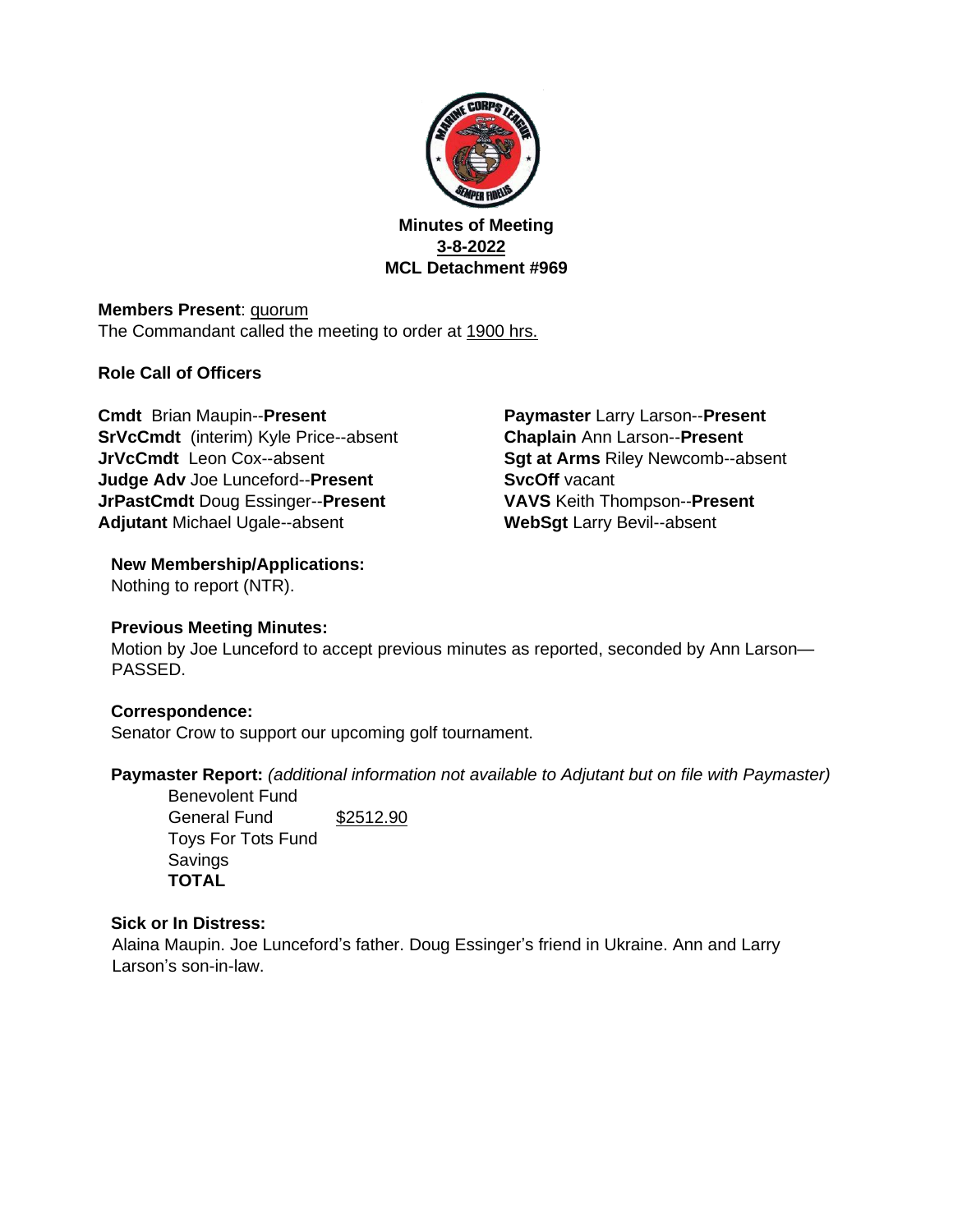#### **Minutes of Meeting 3-8-2022 MCL Detachment #969**

## **Officer Reports:**

## -**Cmdt:**

Doug Essinger received a meritorious commendation for his fund-raising efforts!

# -**SrVc:**

NTR.

-**JrVc:** NTR.

-**JA:** Update on new bylaws.

-**JrPast Cmdt:** NTR.

-**Adj:** NTR.

-**Sgt Arms**: NTR.

-**VAVS:** Veterans' home is in the planning.

# -**Chaplain:**

NTR.

**Standing Committees:** 

**-T4T:**  NTR.

**-Donations:**  NTR.

 **-Fundraising:** Golf tournament brochures are available for use in searching for additional sponsors.

**-Recruiting and Retention:**  NTR.

# **Special Committees:**

**-Rose Program:**  NTR.